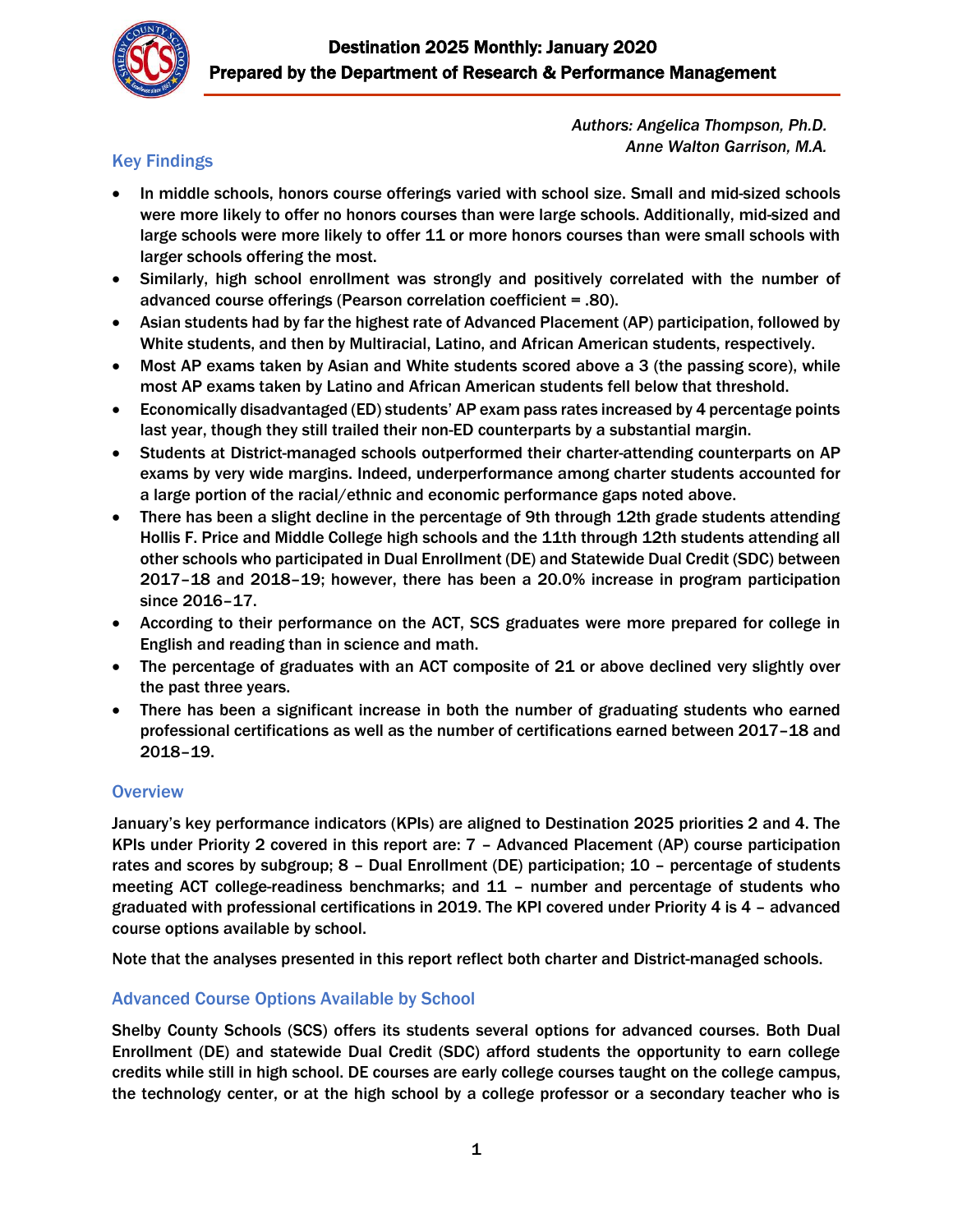

credentialed under SACS as an adjunct professor. Conversely, SDC classes are taught by trained highschool teachers. Other options include Honors, Advanced Placement (AP), and International Baccalaureate (IB)<sup>1</sup> courses. In the middle grades, the honors program is the only option available.

Several factors affect schools' ability to offer advanced courses: student interest and ability to handle the increased rigor of advanced coursework, and the availability of teachers with the required subjectarea knowledge and teaching skills. Additionally, school size is a major determinant of advanced course availability. Smaller schools are often unable to offer multiple sections of many courses (a regular section and an advanced section) because there are not enough students or teachers who meet the requirements. Figures 1 and 2 show the number of advanced course offerings by school size for middle and high schools, respectively. The relationship between school size and advanced course offerings is clear.





 $\overline{\phantom{a}}$ <sup>1</sup> SCS also offers CLUE and APEX courses, designed for students identified as intellectually gifted, but these programs are outside the purview of this report.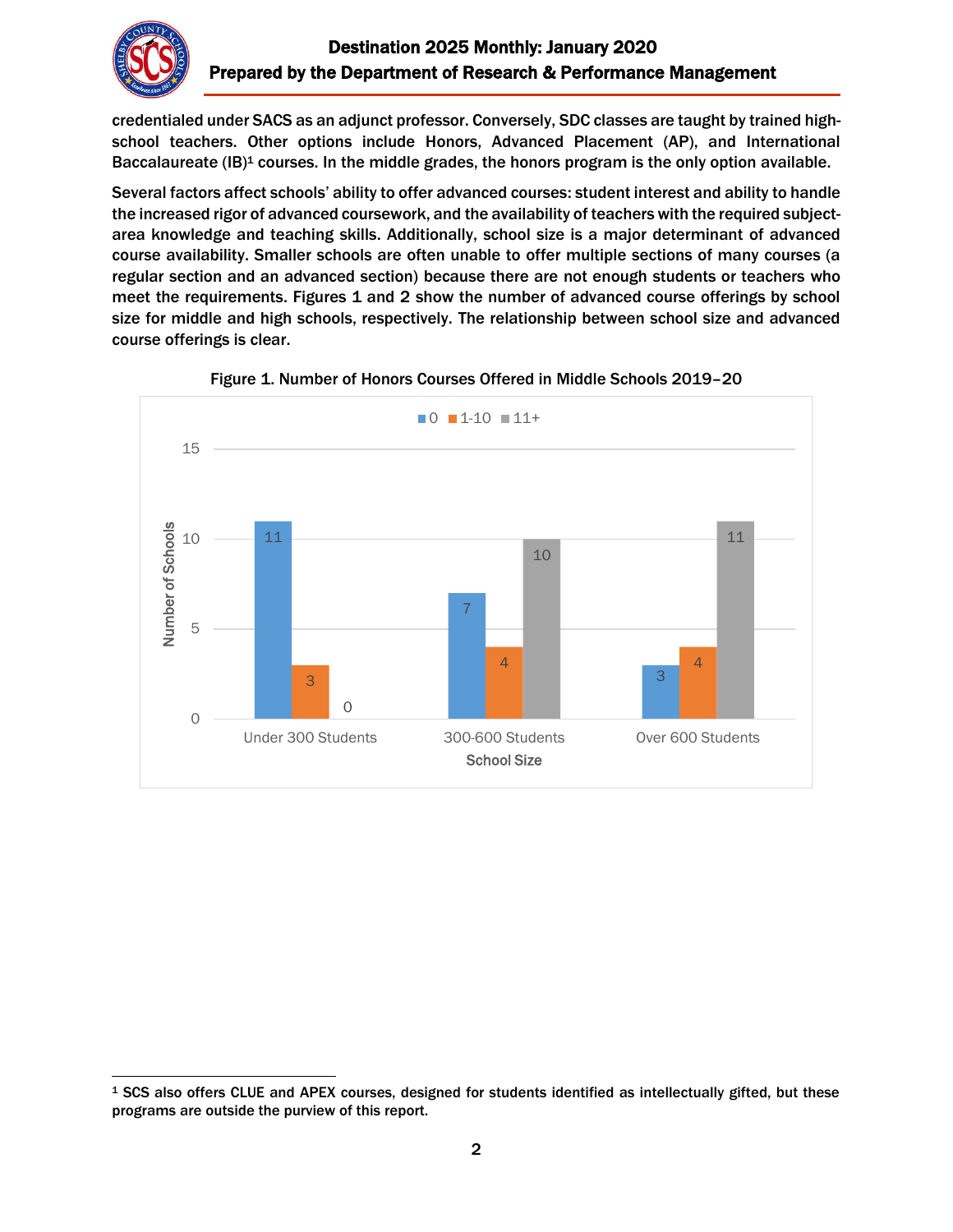



Figure 2. Number of Advanced Courses Offered in High Schools 2019–20

Of the District's 53 middle schools, Colonial Middle School offers the highest number of honors courses (38). Forty percent (21) of middle schools offer 11 or more honors courses, while 21% (11) offer 1–10 honors courses. Another 40% (21) of middle schools do not offer any honors courses. Twelve of these are charters, and 9 are District-Managed schools – 6 traditional and 3 alternative schools. However, it is important to note that some charter schools use their own student schedule platforms and may offer honors courses that are not reported centrally to the District.

Note that in tables 1 and 2, the number of courses offered refers to the number of unique advanced courses that are available at a given school, not the number of times/sections the same course is offered for different groups of students. This analysis is meant to convey how many different types of courses an individual student could access at each school. For example, a high school may offer Algebra I Honors five times a day to different sections of students, but that course would only be counted as one course offering that a single student would consider taking. Table 1 presents a list of honors courses at each middle school.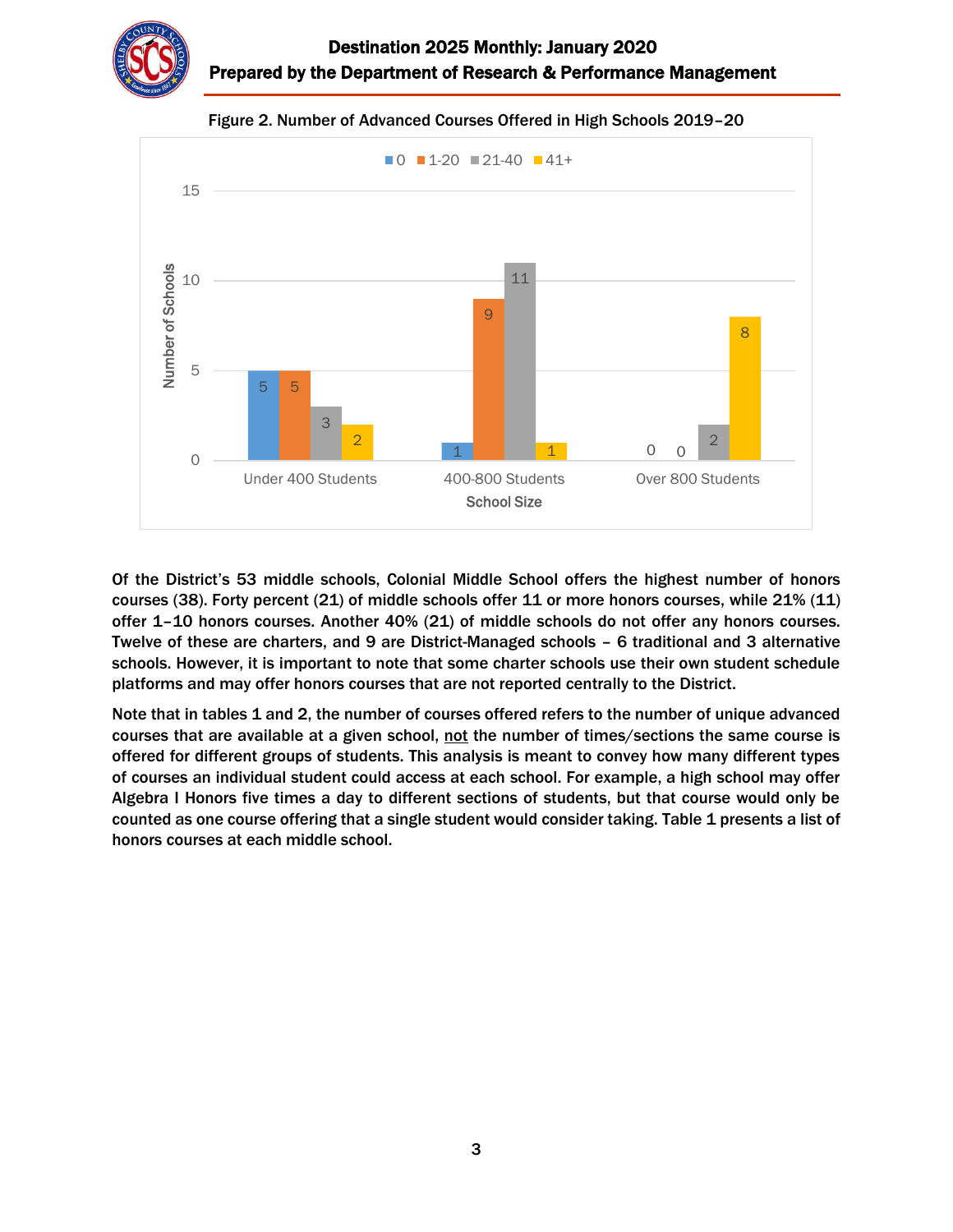

Table 1. Number of Honors Courses Offered in Middle Schools 2019–20

| Honors Courses $\rightarrow$<br>$\overline{0}$ | $1 - 10$        | $11 +$             |
|------------------------------------------------|-----------------|--------------------|
| School                                         | <b>Honors</b>   | <b>School Size</b> |
| A. Maceo Walker Middle                         | 12              | 826                |
| Airways Success Middle                         | $\overline{O}$  | 67                 |
| American Way Middle                            | $\overline{O}$  | 743                |
| <b>Aster College Preparatory</b>               | $\overline{O}$  | 14                 |
| B. T. Washington Middle                        | 9               | 145                |
| <b>Barret's Chapel</b>                         | 16              | 430                |
| Believe Memphis Academy Charter School         | $\overline{2}$  | 189                |
| <b>Bellevue Middle</b>                         | 20              | 597                |
| <b>Chickasaw Middle</b>                        | $\overline{O}$  | 369                |
| <b>City University School Girls Prep</b>       | $\overline{O}$  | 127                |
| <b>Colonial Middle</b>                         | 38              | 1135               |
| Cordova Middle                                 | 19              | 793                |
| <b>Craigmont Middle</b>                        | 15              | 535                |
| Cummings                                       | 15              | 454                |
| <b>Dexter Middle</b>                           | $\overline{4}$  | 381                |
| Douglass School                                | 18              | 439                |
| E.E. Jeter School                              | $\overline{2}$  | 389                |
| Freedom Preparatory Academy Middle             | $\overline{O}$  | 259                |
| Geeter School                                  | $\overline{1}$  | 637                |
| Georgian Hills Middle                          | $6\overline{6}$ | 326                |
| <b>Germantown Middle</b>                       | 15              | 797                |
| Gordon Achievement Academy Middle              | $\overline{O}$  | 70                 |
| <b>Grandview Heights Middle</b>                | $\overline{0}$  | 425                |
| <b>Havenview Middle</b>                        | 16              | 703                |
| Hickory Ridge Middle                           | 8               | 811                |
| <b>Highland Oaks Middle</b>                    | $6\overline{6}$ | 648                |
| Ida B. Wells Academy                           | $\overline{0}$  | 152                |
| J. P. Freeman School                           | 18              | 621                |
| Kaleidoscope School of Memphis                 | 0               | 85                 |
| Kate Bond Middle                               | 15              | 1122               |
| Kingsbury Middle                               | 0               | 662                |
| <b>KIPP Memphis Collegiate Middle</b>          | $\overline{O}$  | 340                |
| <b>KIPP Memphis Middle Academy</b>             | $\overline{O}$  | 324                |
| Lowrance School                                | $6\overline{6}$ | 860                |
| Maxine Smith STEAM Academy                     | 20              | 373                |
| Memphis Academy of Health Sciences Middle      | $\overline{0}$  | 285                |
| Memphis Business Academy                       | 14              | 495                |
| Memphis Business Academy Hickory Hill Middle   | $\overline{0}$  | 59                 |
| <b>Memphis Grizzlies Preparatory</b>           | $\overline{O}$  | 334                |
| Mt. Pisgah Middle                              | $\overline{8}$  | 545                |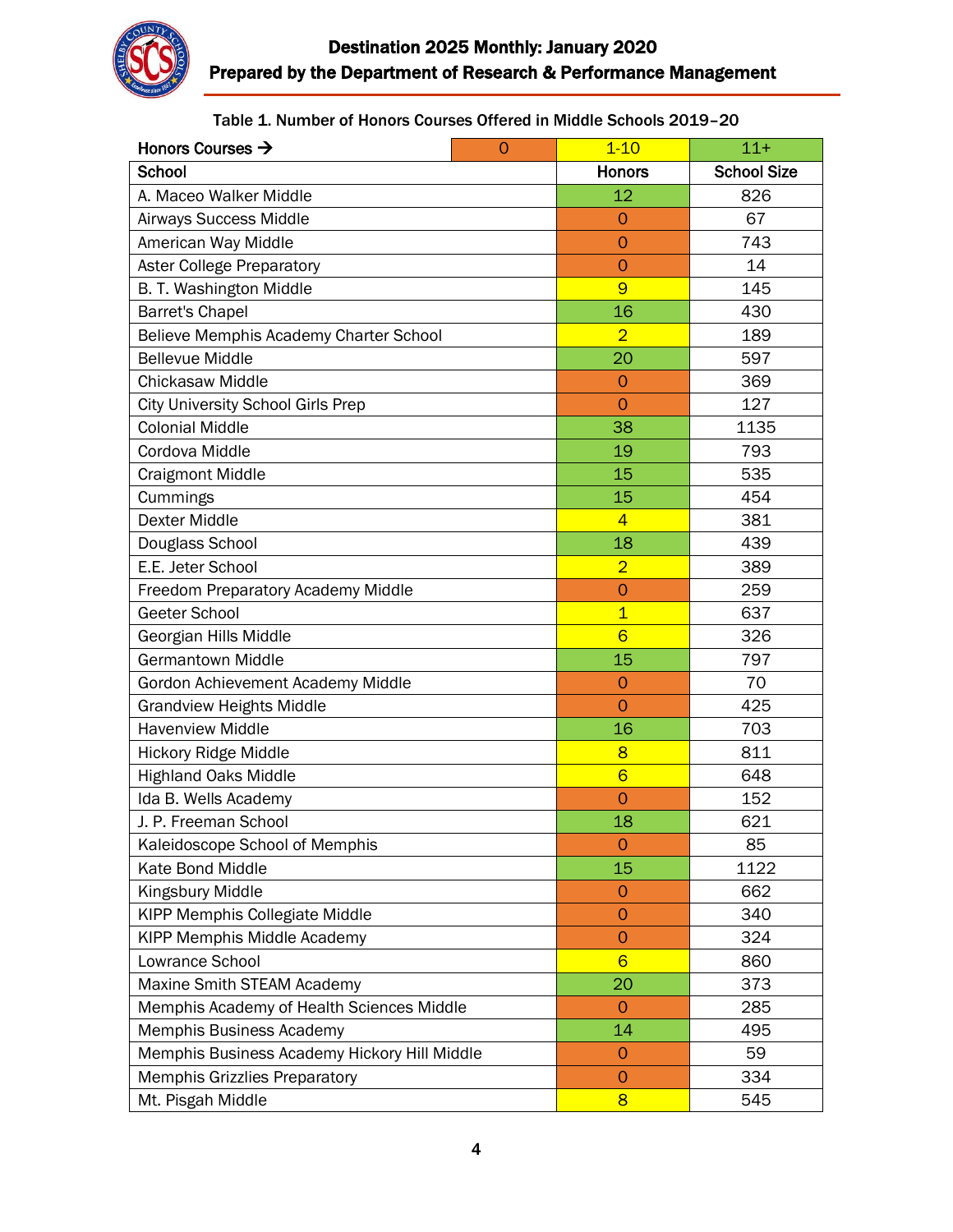

# Destination 2025 Monthly: January 2020 Prepared by the Department of Research & Performance Management

| Oakhaven Middle                       | 11 | 328  |
|---------------------------------------|----|------|
| Power Center Academy Middle           | O  | 452  |
| Power Center Academy Middle Southeast | Ω  | 293  |
| Raleigh-Egypt Middle                  | 12 | 473  |
| <b>Ridgeway Middle</b>                | 15 | 752  |
| <b>Riverview School</b>               | 12 | 397  |
| Sherwood Middle                       | O  | 814  |
| Snowden School                        | 15 | 1252 |
| <b>Treadwell Middle</b>               | 11 | 601  |
| <b>University Middle</b>              | 5  | 74   |
| <b>Veritas College Preparatory</b>    | Ω  | 161  |
| <b>White Station Middle</b>           | 21 | 1253 |
| Woodstock Middlet                     |    | 313  |

† Critical Focus School

Table 2 presents the advanced course offerings among the District's 47 high schools. White Station provides the most at 135. Twenty-three percent of the schools (11) offer 41 or more advanced courses, 34% (16) offer 21-40 courses, and 30% (14) offer 1–20. Thirteen percent (6) of the schools offer no advanced courses; five of these were alternative schools, and one was a charter school. Note that schools that offer both middle and high grade levels are included in this list. Also note that although Dual Enrollment students may be enrolled in part I of a course in the fall (e.g., English I) and be projected to enroll in the second part of the course in the spring (e.g., English II), course counts only reflect the courses in which students are currently enrolled in the fall semester.

| Advanced Courses $\rightarrow$          |                |                         | $\Omega$    | $1 - 20$ | $21 - 40$               | $41+$                               |            |
|-----------------------------------------|----------------|-------------------------|-------------|----------|-------------------------|-------------------------------------|------------|
| School                                  | <b>AP</b>      | <b>DC</b>               | <b>DE</b>   | IB       | <b>Honors</b>           | Total<br>Advanced<br><b>Courses</b> | Enrollment |
| B. T. Washington High                   | 1              | 6                       | 1           | $\Omega$ | 16                      | 24                                  | 322        |
| <b>Bolton High</b>                      | $\overline{2}$ | $\overline{\mathbf{1}}$ | 3           | 16       | 18                      | 40                                  | 778        |
| Central High                            | 19             | 3                       | 11          | $\Omega$ | 79                      | 112                                 | 1409       |
| <b>City University</b>                  | $\Omega$       | $\Omega$                | 0           | $\Omega$ | 3                       | 3                                   | 249        |
| City University School of Independence  | $\Omega$       | $\Omega$                | $\Omega$    | $\Omega$ | $\overline{\mathbf{1}}$ | 1                                   | 14         |
| <b>Compass Community School Midtown</b> | $\Omega$       | $\Omega$                | $\Omega$    | $\Omega$ | $\Omega$                | $\Omega$                            | 256        |
| Cordova High                            | 12             | 5                       | 3           | $\Omega$ | 54                      | 74                                  | 2228       |
| Craigmont High                          | 3              | $\overline{2}$          | 6           | $\Omega$ | 24                      | 35                                  | 744        |
| Crosstown High                          | $\mathbf 1$    | $\Omega$                | $\mathbf 1$ | $\Omega$ | 6                       | 8                                   | 273        |
| Douglass High                           | $\Omega$       | $\overline{2}$          | $\mathbf 1$ | $\Omega$ | 21                      | 24                                  | 616        |
| East High                               | $\overline{4}$ | $\mathbf 1$             | 9           | $\Omega$ | 51                      | 65                                  | 430        |
| <b>Excel Center</b>                     | $\Omega$       | $\Omega$                | $\Omega$    | $\Omega$ | $\Omega$                | $\Omega$                            | 450        |
| Freedom Preparatory Academy High        | 2              | 4                       | $\Omega$    | $\Omega$ | $\overline{1}$          | $\overline{7}$                      | 765        |
| G.W. Carver College & Career Academy    | $\Omega$       | $\Omega$                | 0           | $\Omega$ | $\Omega$                | $\Omega$                            | 186        |
| Germantown High                         | 6              | 5                       | 2           | 31       | 49                      | 93                                  | 1979       |

Table 2. Number of Advanced Courses Offered in High Schools 2019–20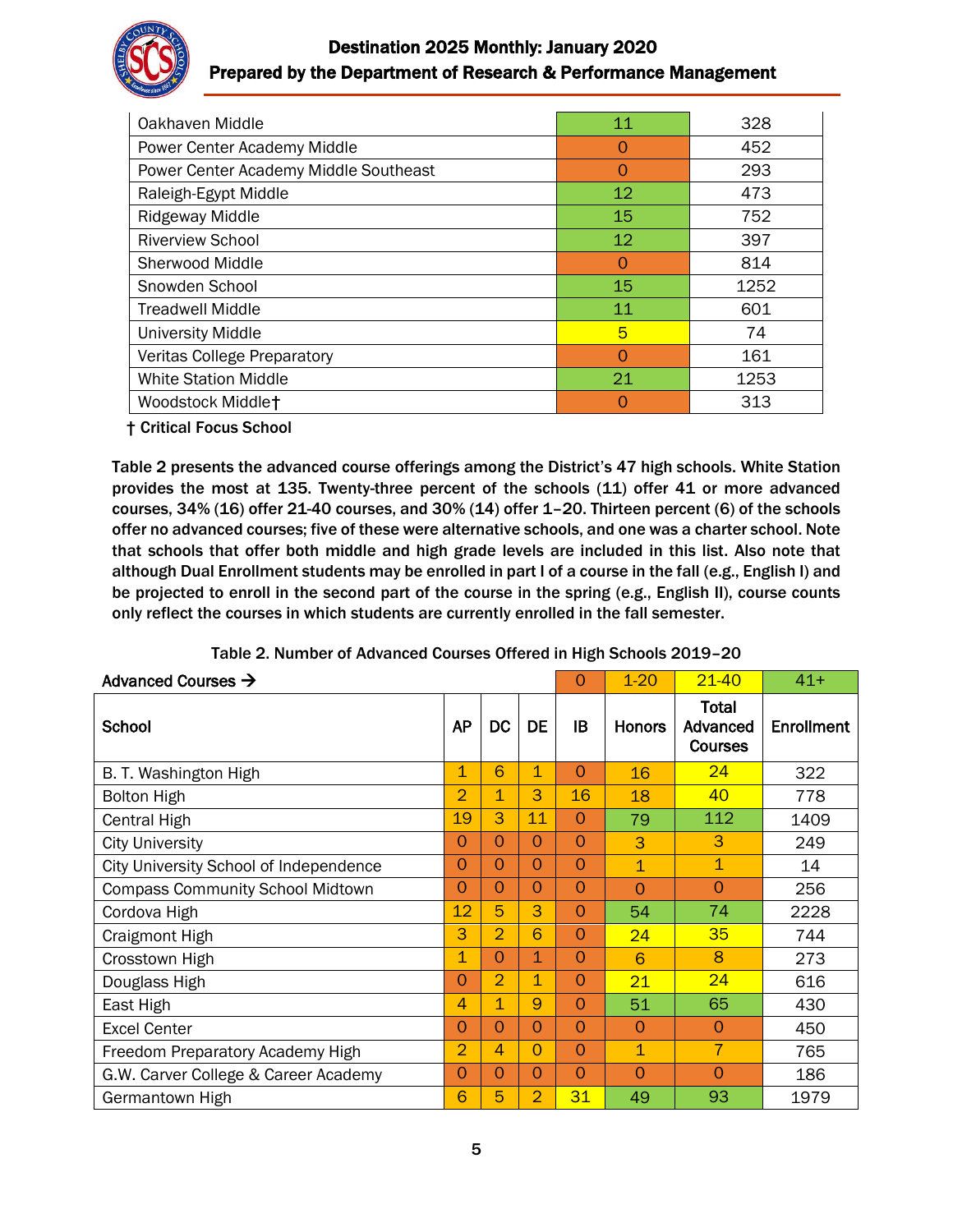

# Destination 2025 Monthly: January 2020 Prepared by the Department of Research & Performance Management

| <b>Hamilton High</b>                     | 1               | 5              | 3               | $\overline{O}$ | 18             | 27              | 661  |
|------------------------------------------|-----------------|----------------|-----------------|----------------|----------------|-----------------|------|
| Hollis F. Price Middle College High      | $\overline{O}$  | $\overline{O}$ | 13              | $\overline{O}$ | 16             | 29              | 106  |
| Hope Academy                             | $\overline{O}$  | $\overline{0}$ | $\overline{O}$  | $\overline{O}$ | $\overline{O}$ | $\overline{0}$  | 101  |
| Kingsbury High                           | 9               | $\overline{2}$ | $\overline{2}$  | $\overline{O}$ | 22             | 35              | 1361 |
| KIPP Memphis Collegiate High             | 9               | $\overline{O}$ | $\overline{O}$  | $\overline{0}$ | $\overline{0}$ | 9               | 472  |
| Kirby High                               | $\overline{1}$  | $\overline{7}$ | 8               | $\overline{O}$ | 9              | 25              | 871  |
| Manassas High                            | $\overline{O}$  | 3              | $\overline{1}$  | $\overline{O}$ | 13             | 17              | 426  |
| Melrose High                             | $\overline{1}$  | $\overline{2}$ | $\overline{2}$  | $\overline{O}$ | 14             | 19              | 655  |
| Memphis Academy of Health Sciences High  | $\overline{O}$  | $\overline{O}$ | $\overline{2}$  | $\overline{O}$ | 9              | 11              | 420  |
| Memphis Academy of Science & Engineering | $\overline{1}$  | $\overline{0}$ | $\overline{0}$  | $\overline{O}$ | 29             | 30              | 576  |
| Memphis Business Academy High            | $\overline{5}$  | $\overline{O}$ | $\overline{1}$  | $\overline{O}$ | 22             | $\overline{28}$ | 487  |
| Memphis Rise Academy                     | 3               | $\overline{O}$ | $\overline{0}$  | $\overline{O}$ | 21             | 24              | 662  |
| Memphis School of Excellence Middle      | $\overline{O}$  | $\Omega$       | $\Omega$        | $\overline{O}$ | 12             | 12              | 517  |
| <b>Memphis Virtual School</b>            | $\overline{3}$  | $\overline{O}$ | $\overline{O}$  | $\overline{O}$ | 39             | 42              | 104  |
| Middle College High                      | 6               | $\overline{2}$ | 10              | $\overline{O}$ | 33             | 51              | 323  |
| Mitchell High                            | $\overline{1}$  | 5              | 6               | $\overline{O}$ | 11             | 23              | 418  |
| Northeast Prep Academy                   | $\overline{O}$  | $\overline{O}$ | $\overline{O}$  | $\overline{O}$ | $\overline{O}$ | $\overline{O}$  | 173  |
| Northwest Prep Academy                   | $\overline{O}$  | $\overline{O}$ | $\overline{0}$  | $\overline{O}$ | $\overline{O}$ | $\overline{O}$  | 97   |
| Oakhaven High                            | $\overline{O}$  | 6              | $\overline{2}$  | $\overline{O}$ | 13             | 21              | 371  |
| Overton High                             | 9               | 5              | 4               | $\overline{O}$ | 60             | 78              | 1260 |
| Power Center Academy High                | 5               | $\overline{O}$ | $\overline{O}$  | $\overline{O}$ | 31             | 36              | 617  |
| Raleigh-Egypt High                       | $\overline{2}$  | 8              | 3               | $\overline{O}$ | 20             | 33              | 615  |
| Ridgeway High                            | 3               | $\overline{2}$ | $\overline{2}$  | 20             | 45             | 72              | 969  |
| Sheffield High                           | $\overline{O}$  | 5              | $\overline{1}$  | $\overline{O}$ | 8              | 14              | 501  |
| Soulsville Charter                       | 5               | $\overline{O}$ | $\overline{1}$  | $\overline{O}$ | 14             | 20              | 656  |
| Southwest Early College High             | $\overline{O}$  | $\overline{O}$ | 6               | $\overline{O}$ | $\overline{O}$ | $6\phantom{1}6$ | 123  |
| Southwind High                           | $\overline{7}$  | $\overline{3}$ | $\overline{12}$ | $\overline{O}$ | 38             | 60              | 1578 |
| Trezevant High+                          | $\overline{O}$  | $\overline{1}$ | $\overline{2}$  | $\overline{O}$ | 15             | 18              | 474  |
| Westwood High+                           | $\overline{1}$  | 3              | 0               | $\overline{O}$ | 10             | 14              | 362  |
| White Station High                       | $\overline{31}$ | $\overline{3}$ | 8               | $\overline{O}$ | 93             | 135             | 2032 |
| Whitehaven High                          | 11              | $\overline{4}$ | 3               | $\overline{O}$ | 38             | 56              | 1557 |
| Wooddale Hight                           | $\overline{1}$  | $\overline{2}$ | $\overline{1}$  | $\overline{O}$ | 19             | 23              | 649  |

† Critical Focus School

## Advanced Placement Participation by Subgroup

One method of enhancing college-readiness is through rigorous college-preparatory coursework, such as Advanced Placement (AP). Students can begin taking AP courses as early as ninth grade, though the bulk of AP courses are taken in 11th and 12th grade. Increasing AP participation among disadvantaged groups can help close achievement gaps, as well as gaps in different groups' collegereadiness, college enrollment, and college success.

Figure 3 displays the 2018–19 racial/ethnic breakdown of AP participants compared to all students in grades 9–12. White and Asian students were overrepresented in AP courses, while African American students were underrepresented. Multiracial and Latino students, on the other hand, were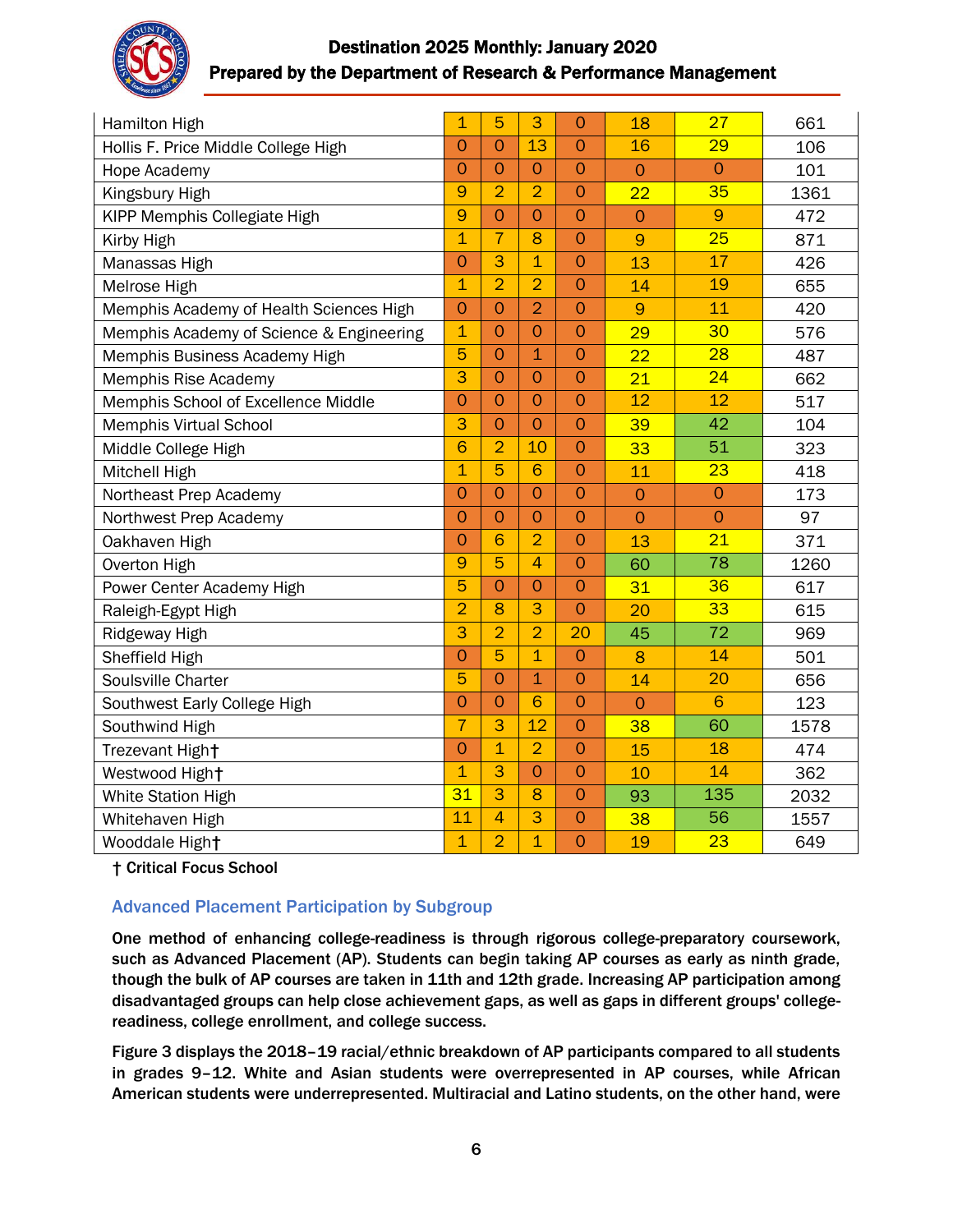

at or near parity. (Students with other racial/ethnic designations were excluded, because they constituted less than one percent of both AP participants and high-schoolers in general.)

While Figure 3 gives a good overview of the racial/ethnic composition of AP participants, it is important to look also at AP participation rates *within* each racial/ethnic group to get a real sense of the equitability of AP participation. Thus, Figure 4 presents this information for the past three years. As Figure 4 reveals, Asian students had by far the highest rate of AP participation, followed by White students, and trailed by Multiracial, Latino, and African American students, respectively.





*AP participants are defined as any 9th–12th graders enrolled in at least one AP course in 2018–19.*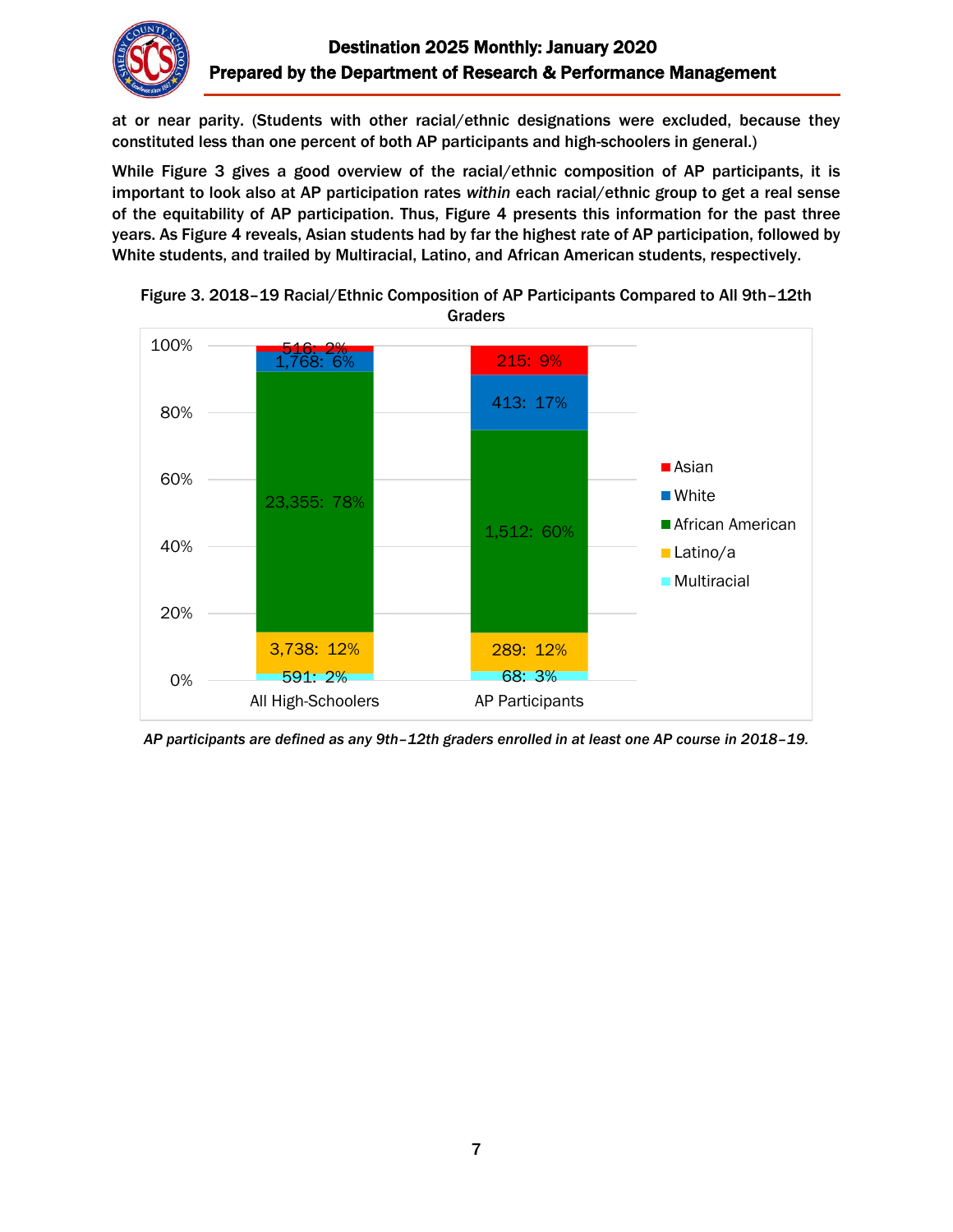



*AP participation rates reflect the percentage of 9th–12th graders enrolled in at least one AP course.*

Figure 5 presents AP participation by economic status over the past three years. As shown, economically disadvantaged (ED) students had lower AP participation than non-ED students. The gap narrowed over the past three years, but mostly from a dip in non-ED participation.



Figure 5. AP Participation by Socioeconomic Status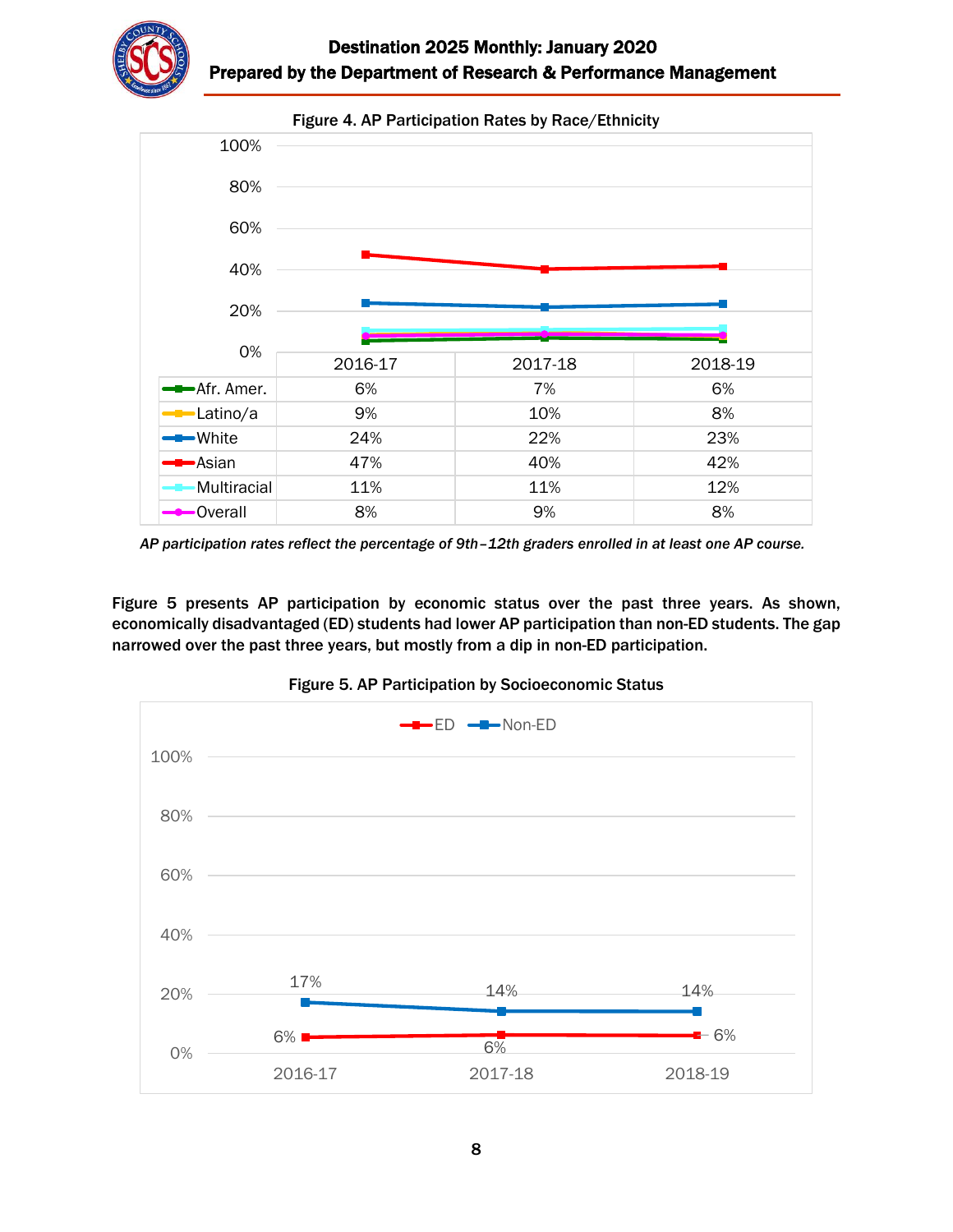

## Subgroup Performance on Advanced Placement Exams

While participation in AP courses is a very valuable way to prepare for college, performance on AP exams determines whether students can get college credit for their AP participation. A score of 3 or higher (on a scale of 1 to 5) on an AP exam is considered passing, since that is the minimum score required to obtain college credit at most postsecondary institutions. Figure 6 presents the percentage of AP exams with passing scores, by race/ethnicity for the past three years. Most AP exams taken by Asian and White students scored at least a 3, while most AP exams taken by Latino and African American students fell below that threshold.

The performance gap seen in Figure 6 was driven in part by a disparity in AP exam performance between students in charter and District-managed schools. Figure 7 displays the 2018–19 AP exam performance of African American and Latino students in charter versus District-managed schools. (There were not enough students in the other racial/ethnic categories attending charter schools to allow for meaningful comparison.) Both African American and Latino students in District-managed schools outperformed their counterparts in charter schools by wide margins. If one replaces the numbers for African American and Latino students in Figure 6 with the District-managed numbers in Figure 7, the performance gap shrinks. This result is especially striking for African American students, whose District-managed pass rate was 11 percentage points higher than their overall pass rate (and a striking 26 percentage points higher than their charter pass rate).

As for economic status, Figure 8 presents ED and non-ED students' AP exam pass rates over the past three years. ED students' exam pass rates increased by 4 percentage points last year, though they still trailed their non-ED counterparts by a substantial margin.

However, breaking down ED/non-ED AP exam performance by school sector (i.e., charter versus District-managed) reveals some interesting results, as shown in Figure 9. Last year, both ED and non-ED students attending District-managed schools performed much better on their AP exams than did their counterparts at charter schools. One striking finding is that **ED** students at District-managed schools far outperformed non-ED students at charter schools.

One reason for this disparity between school sectors may be that the AP participation rate at charter schools (18%) was quite a bit higher than at District-managed schools (7%). If charter schools prioritize giving more students exposure to AP instead of limiting participation to just those with the most robust prerequisites, the performance gap may be (at least partly) an artifact of differences between the two sectors' approaches to structuring AP participation.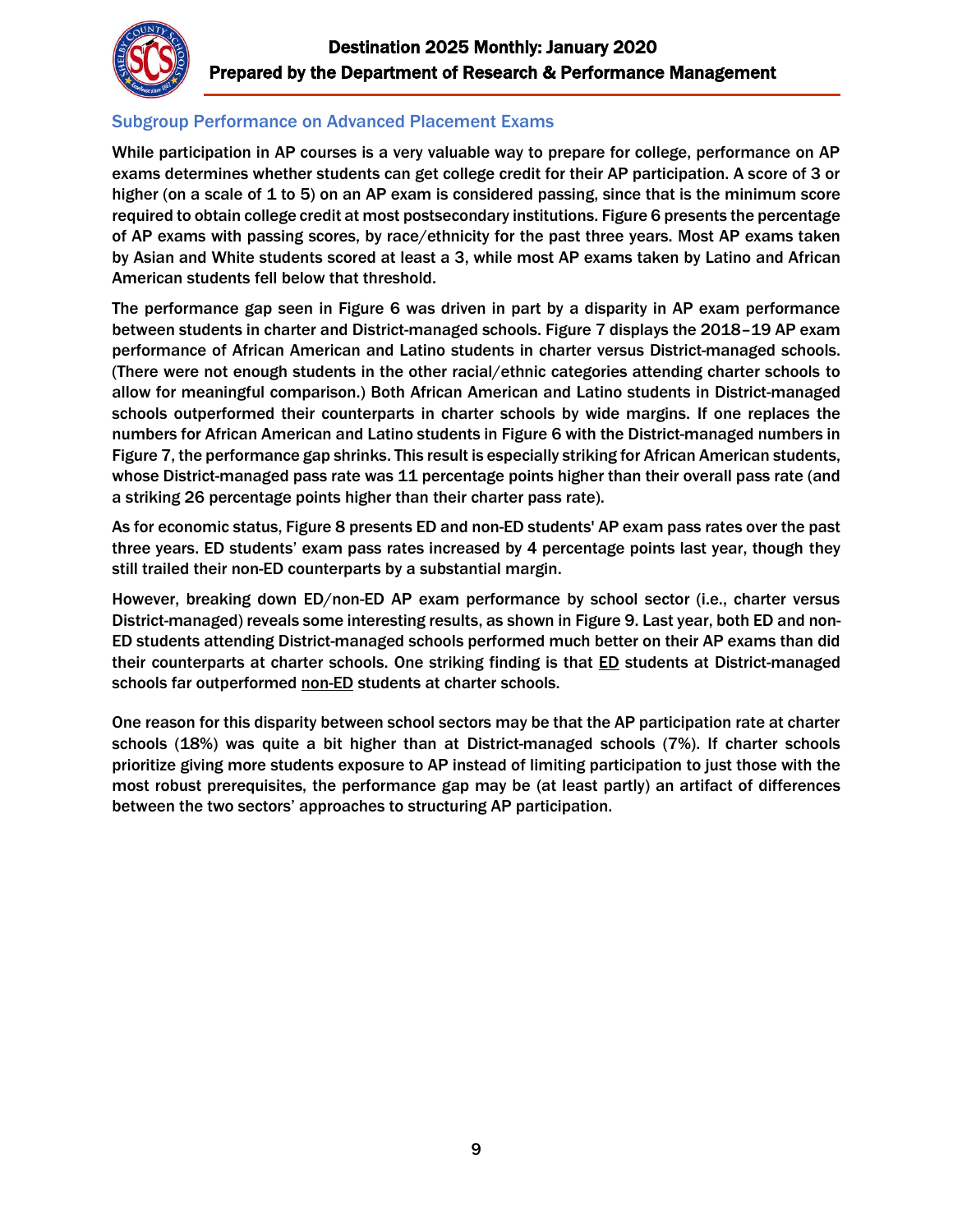



Figure 6. Pass Rates for AP Exams by Race/Ethnicity

Figure 7. Pass Rates for 2018–19 AP Exams by Race/Ethnicity



*Charter schools: 809 exams taken by African American students; 76 exams taken by Latino students. District-managed schools: 1,057 exams taken by African American students; 333 exams taken by Latino students.*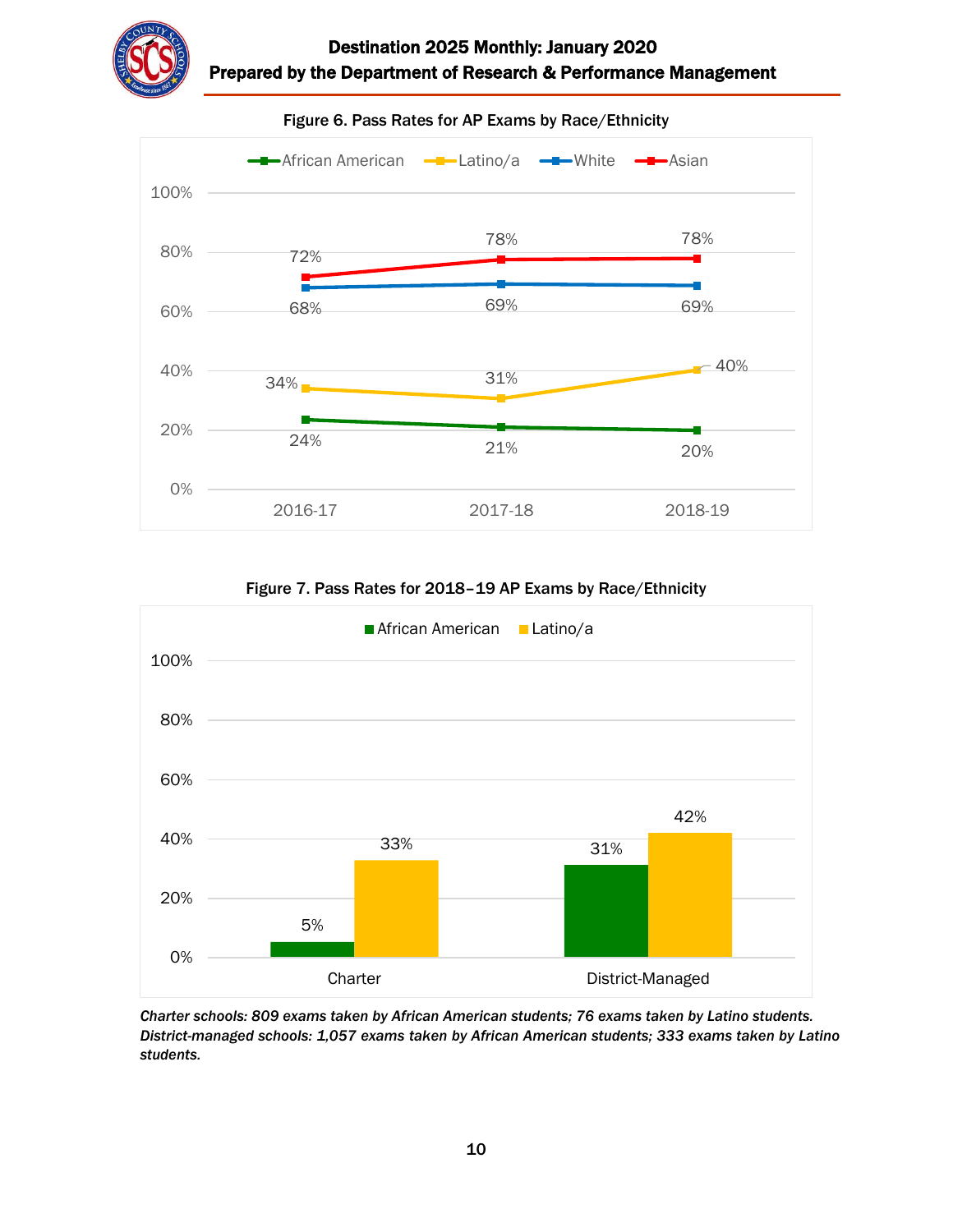





Figure 9. Pass Rates for 2018–19 AP Exams by Economic Status



*Charter schools: 786 exams taken by ED students; 125 exams taken by non-ED students. District-managed schools: 1,083 exams taken by ED students; 2,053 exams taken by non-ED students.*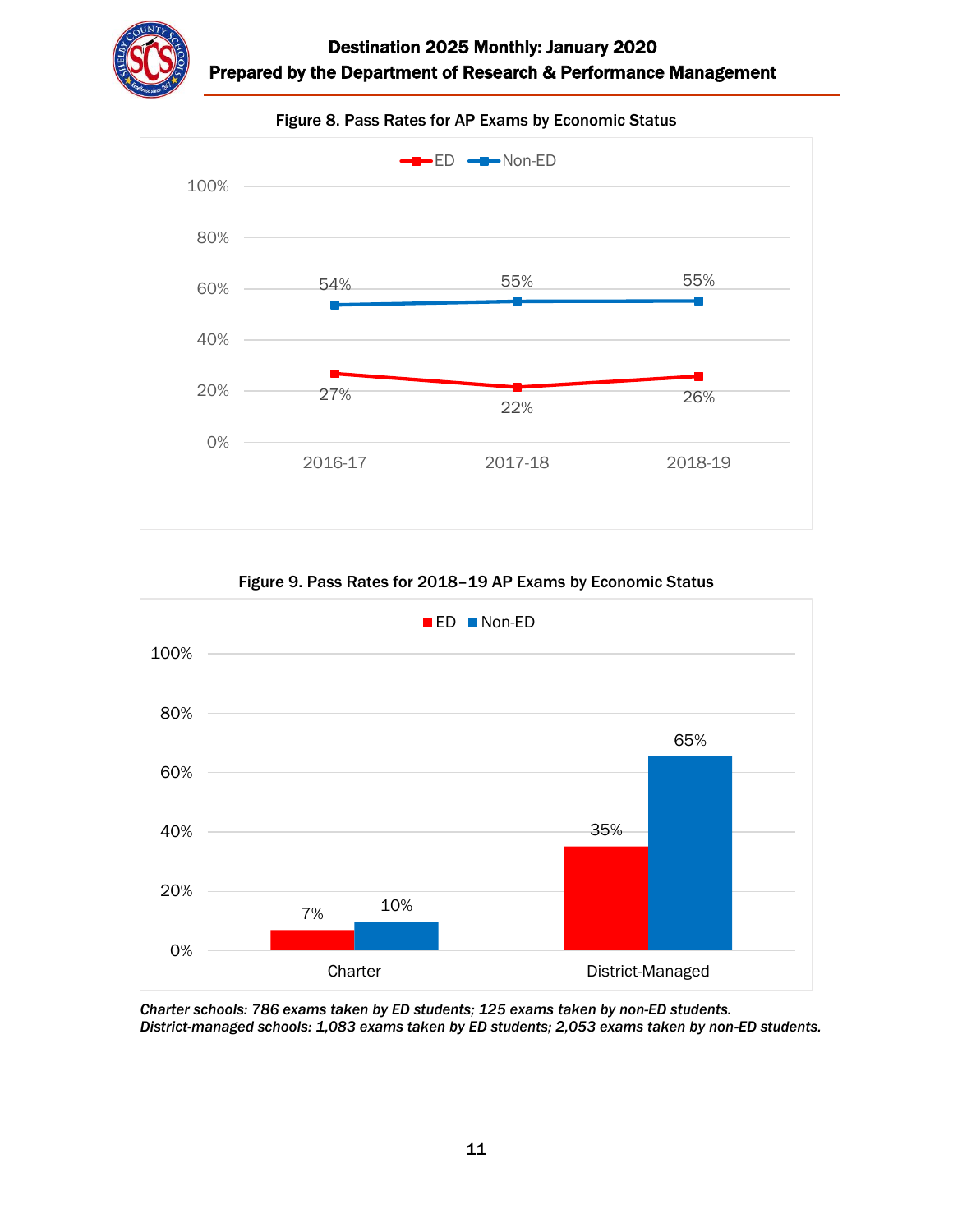

## Dual-Enrollment (DE) and Statewide Dual Credit (SDC) Participation

Shelby County Schools (SCS) has DE partnerships with seven local postsecondary institutions:

- Bethel University
- Christian Brothers University,
- LeMoyne Owen College
- Southwest Tennessee Community College
- Tennessee College of Applied Technology
- University of Memphis
- William Moore College of Technology (Moore Tech)

Students participating in SCS's DE program earn high school credit as well as college credit at one of the above partnering institutions. Students participating in SDC who pass the course challenge exam earn credit that can be applied to any public postsecondary institution in Tennessee. The intended benefits of DE include the following:

- Reduce the financial burden of paying for college,
- Shorten the time required to complete an undergraduate degree,
- Provide a wider range of course offerings for high-school students,
- Improve general academic preparedness for college,
- Create a "college mentality" versus "high-school mentality",
- Instill the desire and ambition to attend college in students who might not have previously seen college as a viable option (as is often the case with economically disadvantaged students and students from non-college-educated families),
- Create a seamless transition from high school to college,
- Eliminate the duplication of courses taken in high school and college, and
- Provide access to college resources, facilities, libraries, etc.

SCS employs two DE Advisors to administer its program. They liaise with the District's college partners, the staff at participating high schools, and current and potential program participants. They educate high-school staff and students about the benefits of DE and SDC and how to navigate the process. This includes eligibility requirements, funding parameters, course offerings, required paperwork, and deadlines. They also speak with potential students about the differences between high-school and college expectations to give them a better understanding of what participating in the program will entail.

Although all eligible<sup>2</sup> high school students can participate in the program, DE is primarily aimed at 11th and 12th grade students, with the exception of two schools: Middle College High School and Hollis F. Price. Unlike other schools, Middle College High offers ninth- and tenth-grade students funding to participate in the program. At Hollis F. Price, DE participation is a requirement for all students. Consequently, Figure 10 reflects 9th through 12th grade participation in the aforementioned schools, as well as 11th and 12th grade student participation in all other high schools. Program participation has declined slight from the previous year, but has risen in the past three years.

 $\overline{\phantom{a}}$ <sup>2</sup> Students are eligible to participate if they meet the college entrance requirements that vary per college per course. These can include GPA, PSAT, SAT and/or ACT score.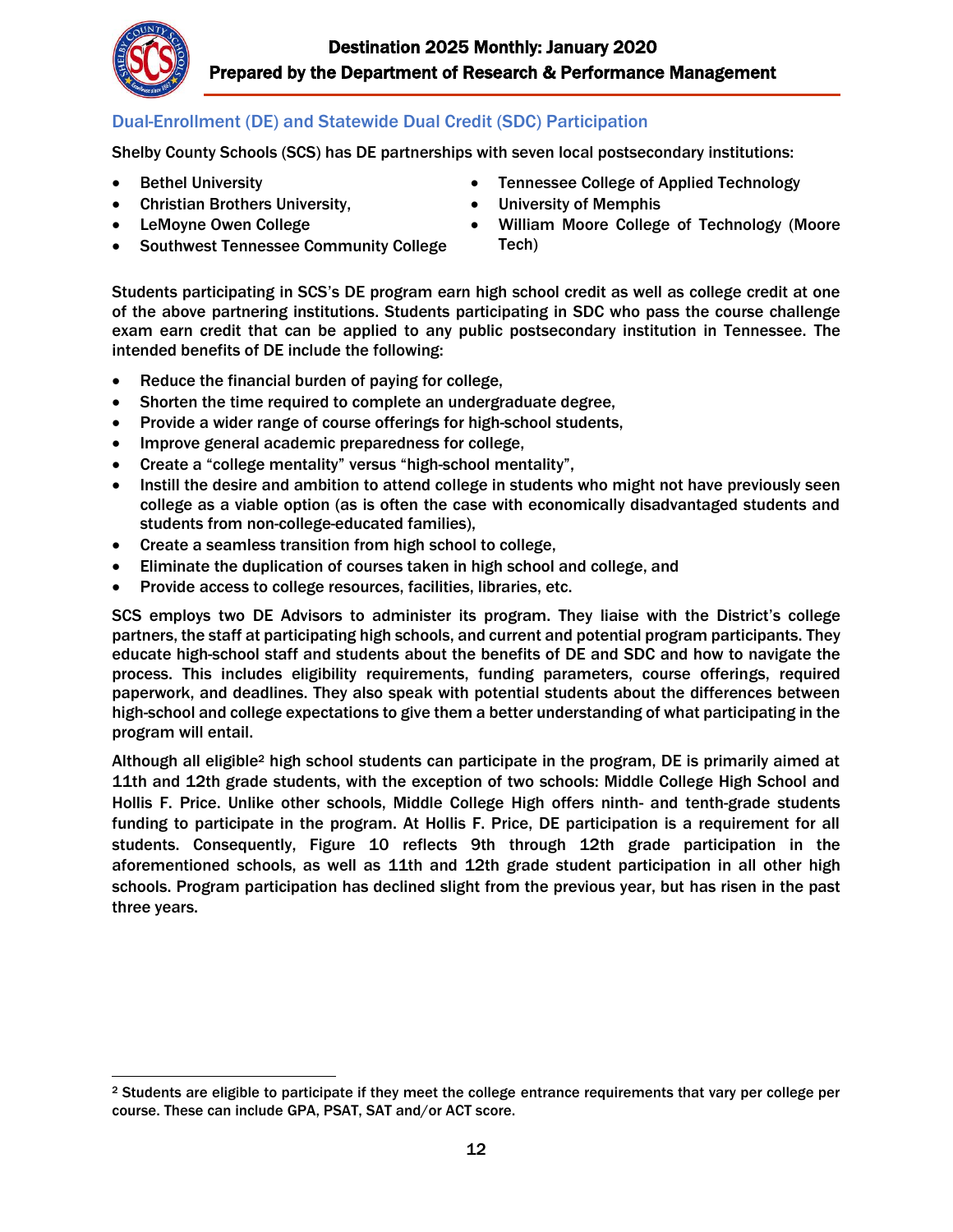

#### Figure 10. DE Participation: 9th–12th Graders at Hollis F. Price & Middle College High + 11th–12th Graders at All Other High Schools



*\* The SAILS curriculum was modified in 2017–18 resulting in a decline in SAILS students qualifying for DE Statistics in the second semester. Two hundred fifty-five students transitioned from SAILS to DE in 2016– 17, but only 105 students made the transition in 2017–18.*

*\*\* The 2017–18 school year marks the beginning of SDC courses.*

#### College-Readiness

ACT, Inc. conducts research examining the relationship between high-school students' performance on the ACT subject tests and their subsequent performance in various college courses. Using this information, ACT, Inc. formulates college-readiness benchmarks for each ACT subject-area test. Every year, SCS administers the ACT to all 11th-graders, and many students retake the test at least once by the time they graduate.

The Tennessee Department of Education (TDOE) calculates and tracks the ACT performance of ontime graduates for accountability purposes, using each student's highest score earned. Figure 11 presents the ACT performance of the District's on-time graduates for the past three graduating cohorts. The highest college-readiness rate was in English, then reading, followed by very low readiness levels in science and math. TDOE designates students who score an ACT composite of 21 or higher as *on track*. By this definition, 22% of the class of 2019 were on track, a slight dip from the previous two cohorts.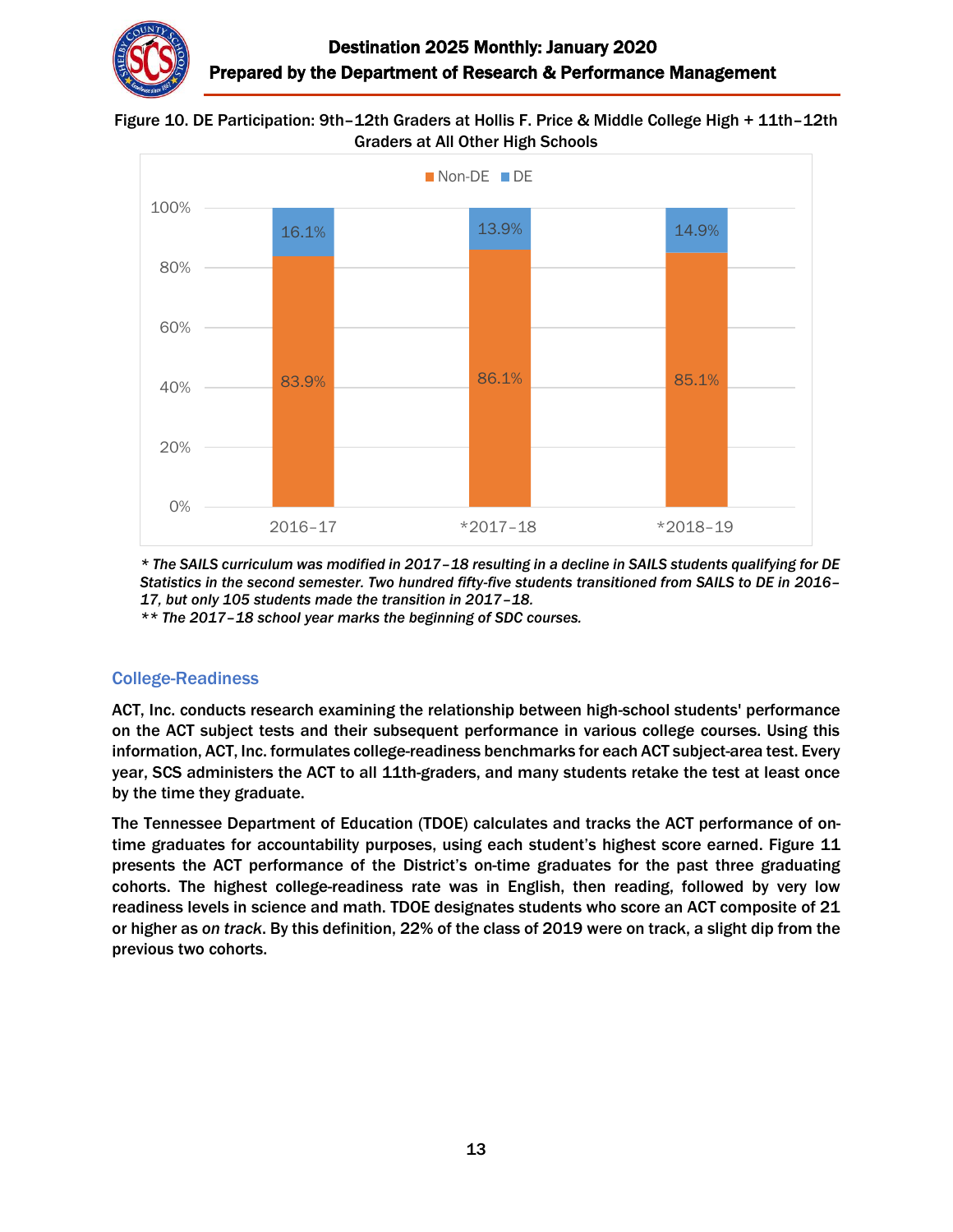

#### Figure 11. Percentage of On-Time Graduates Meeting ACT College-Readiness Benchmarks



*Each subject's college-readiness threshold is indicated in parentheses above.*

In over half of the District's high schools, fewer than 15% of on-time graduates met the state's definition of on track (ACT composite of 21 or higher), as shown in Table 3.

| <b>Percentage of Graduates</b> | <b>Number of High Schools</b> | Average Number of<br><b>Advanced Courses Offered</b> |
|--------------------------------|-------------------------------|------------------------------------------------------|
| $0 - 5%$                       | 9                             | 18                                                   |
| $>5 - 15%$                     | 14                            | 23                                                   |
| $>15 - 30%$                    | 12                            | 43                                                   |
| $>30 - 45%$                    | 4                             | 60                                                   |
| 60%                            | White Station High            | 135                                                  |
| 81%                            | Middle College High           | 51                                                   |

Table 3. Percentage of 2019 On-Time Graduates with an ACT Composite Score of 21+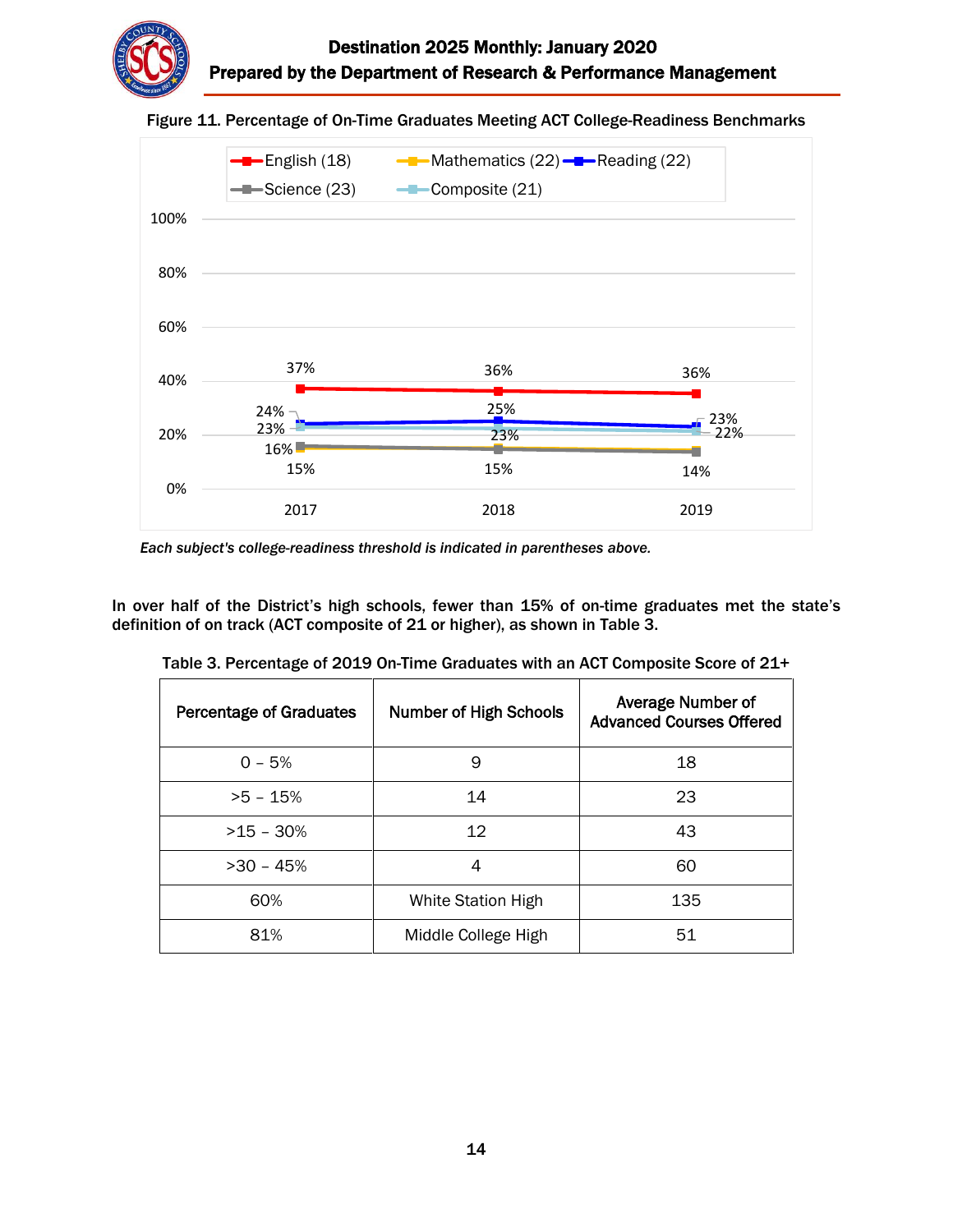

## Students Graduating with Professional Certifications

Figures 12 shows that there has been a significant increase in the number of graduating students who earned professional certifications as well as the number of certifications earned.



Figure 12. Number of Graduates with Certifications & Number of Certifications

*\* The state no longer approved some industry certifications in 2016. This chart only compares the certifications that have remained constant.*

#### District Strategies

# **Office of Optional Schools & Advanced Academics**

#### Current Strategies

- Provided professional development and specialized training to support IB teachers and Honors/Pre-AP/AP teachers in providing high-quality learning experiences for students.
- Facilitated the administration of the PSAT 9 assessment to 9th graders to identify potential students for advanced academics coursework earlier and strengthen the pipeline of ready students.
- Collaborated with Communications to develop an EPSO flyer and video and provided training sessions for counselors and school administrators on the advantages of taking advanced academics coursework.
- Facilitated Saturday academic sessions for AP students and summer learning experiences for Honors/AP/IB students.
- Partnered with college and university stakeholders to host student academic support sessions and provide training for SCS adjunct faculty.

#### New Strategies

• Expand CLUE opportunities to increase student readiness for advanced courses.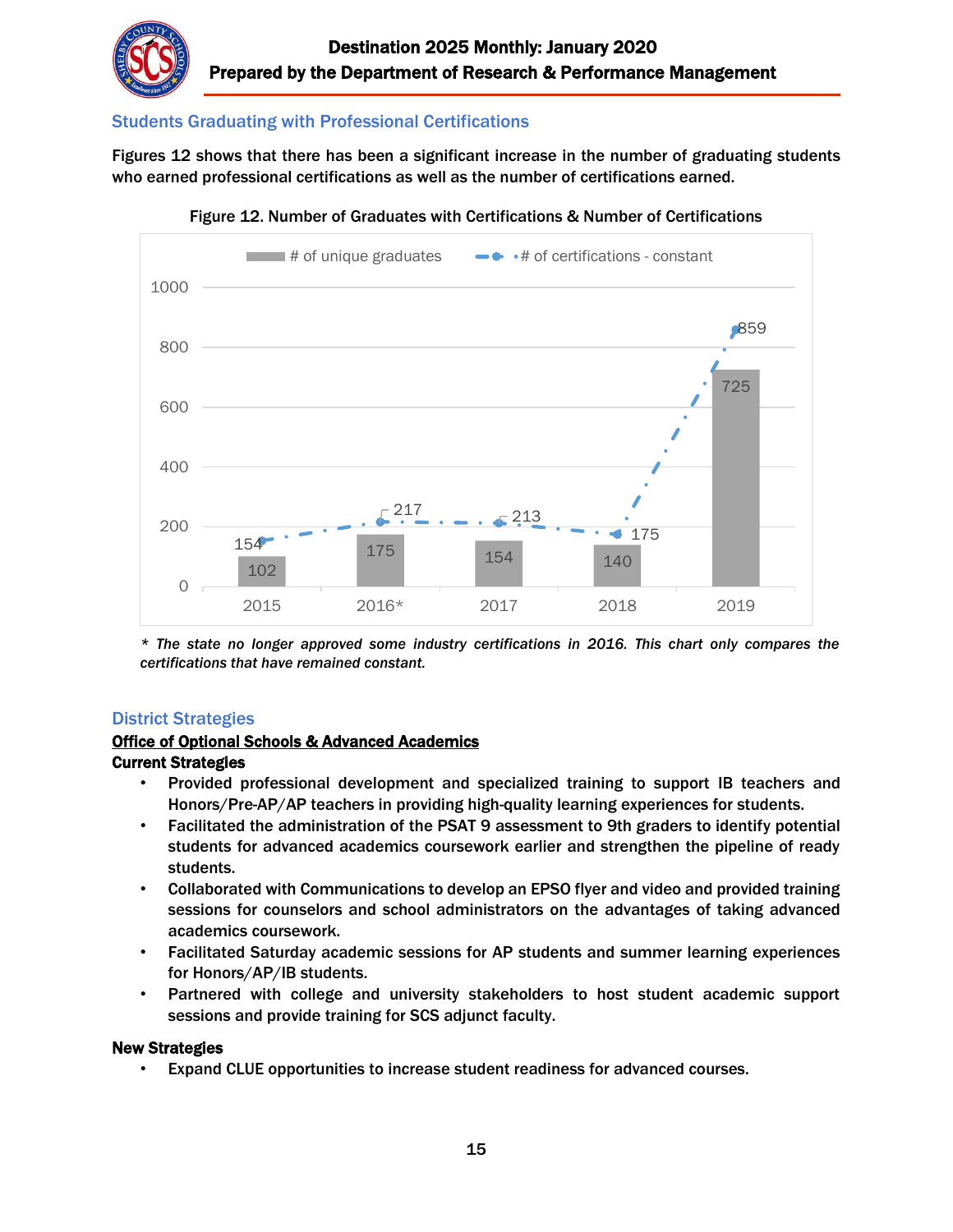# Destination 2025 Monthly: January 2020 Prepared by the Department of Research & Performance Management



- Implement a master-schedule check-out to ensure execution of Advanced Academics Expansion Plan (AAEP). ILDs will oversee the execution of AAEPs.
- Establish a minimum of two AP/Pre-AP courses at every SCS-managed high school and one honors course at every SCS-managed middle school by 2020-21.

## Office of College & Career Technical Education

- Maximize strategic enrichment opportunities for grades 6-12.
- Increase professional development opportunities for current CCTE teachers.
- Recruit and retain teachers in Big Six high-wage, high-demand occupations.
- Provide a rigorous curriculum and resources for CCTE Courses.
- Facilitate highly functional content-specific CCTE PLCs.
- Supplement classroom instruction with experiences provided by Industry Professionals and Postsecondary Partners.
- Provide stipends for hard to staff Big Six high-wage, high-demand vacancies.
- Expand CLUE opportunities to increase student readiness for advanced courses.

ALPHAs - Academics developed the Advanced Learning Program for High Achieving Students (ALPHAS ) to target 1,500 -2,000 6th-8th grade students in the 65th achievement percentile. ALPHAs includes five Saturday enrichment sessions with learning opportunities from Expeditionary Learning, Eureka, Khan Academy Modules, and Mathia, as well as real-world project-based learning. In May, the culminating activity will afford participating students the opportunity to showcase the solutions developed in the Saturday sessions with the potential to impact Shelby County.